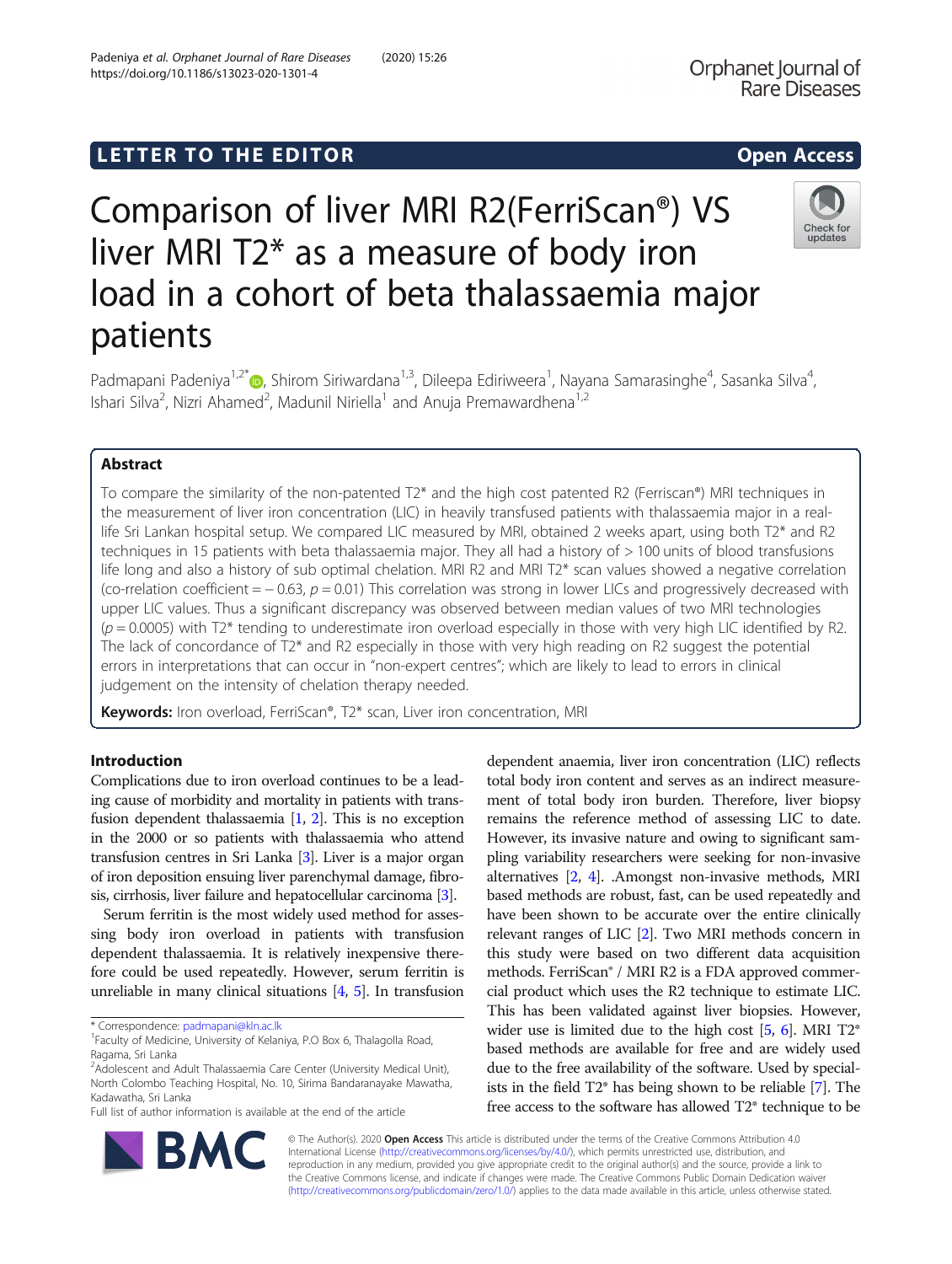widely used in non-specialist centers with no sound back ground with calibration and usage of the tool.

The objective of this study was to compare LIC values obtained from MRI R2 (FerriScan®) and MRI T2\* techniques in the same group of heavily transfused beta thalassaemia major patients and find the association of the LIC values obtained by these two applications. Further the study compares the serum ferritin values of the same individuals with their LIC counterparts obtained by MRI R2 and MRI T2\* applications. This study is a part of a major study which was originally designed to estimate the reversibility of liver fibrosis in patients with beta thalassaemia major with aggressive chelation therapy.

# Methods

A prospective cross sectional study was carried out in patients who are registered at the Adult and Adolescent thalassaemia unit Kiribathgoda, Sri Lanka. Ethical clearance was obtained from the Ethics Review Committee (ERC) of the Faculty of Medicine, University of Kelaniya, Sri Lanka and the study was performed in accordance with the declaration of Helsinki.

Beta thalassaemia major patients who have undergone more than 100 blood transfusions life time with elevated serum ferritin > 2000 ng/mL on three consecutive values done 3 months apart were selected for the study. The liver MRI R2 scan was available at a private sector hospital (Hemas Hospital Wattala, Sri Lanka) which had set up in collaboration with the Resonance Health Limited, Australia. The protocol was followed up in accordance with the manufacturer's instructions [\[6\]](#page-3-0). The MRI scanner which was set up for the R2 analysis was a Philips multiva 1.5 T machine with an echo time of 1 ms. The slice thickness was 6 mm, the matrix size was 256 mm and the fat suppression was not used. The liver MRI T2\* was already established in the Lady Ridgeway Hospital for Children, Borella, Sri Lanka. This centre had already over two-year experience in using the technique. This scanner is a Siemens 1.5 T machine with an echo time of 1.3 ms and a repetition time of 200

ms. The slice thickness used in the MRI T2\* was 10 mm, the matrix size was 2.7\*10 mm and fat suppression was not used. The LIC calculations were based on Hankins JS et al. 2009 and MRI T2\* was converted to reciprocal R2\* by the formula;  $R2^*[Hz] = 1000/T2^*[ms]$  [[8\]](#page-3-0).

At the time of recruitment blood was collected from all the study participants to assess the serum ferritin level. Serum ferritin was measured by a solid-phase, two site chemiluminescent enzyme immunometric assay in the North Colombo (Teaching) Hospital. All the study participants were then subjected to liver MRI R2 and liver MRI T2\* scans within 2 weeks' interval to assess the liver iron concentration from two different non-invasive approaches.

The final ferritin value at the time of recruitment was considered for the analysis. Distribution of the continuous variables like age, serum ferritin and LIC, were presented with mean and the standard deviation. The Mann Whitney U test was used to compare the medians between two test values as the data were not normally distributed. The  $p$  value  $\lt$ 0.05 was considered to be statistically significant. Data were analyzed with R programming language version 3.4.2.

# Results

Total of 15 beta thalassaemia major patients were recruited for the study. 10 (66.6%) were males. The mean age of the study population was 21 years (Standard deviation/SD = 4.3) (range 15–28 years). The mean serum ferritin level was  $3126 \text{ ng/mL}$   $(SD = 911)$  (range 1540–4540). Except three patients all the others had serum ferritin levels greater than 2500 ng/mL.(Additional file [1](#page-3-0) Table S1 is annexed).

Serum ferritin and MRI R2 scan values did not show a linear correlation (correlation coefficient =  $0.368$ ,  $p = 0.177$ ) (Fig. 1a); Nor was there a liner correlation between serum ferritin and MRI  $T2^*$  scan values (correlation coefficient = 0.114,  $p = 0.685$  (Fig. 1b).

MRI R2 and MRI T2\* scan values showed a negative correlation (correlation coefficient =  $-0.63$ ,  $p = 0.01$ ) (Fig. [2](#page-2-0)). This correlation was strong in lower LICs and progressively decreased with upper LIC values.

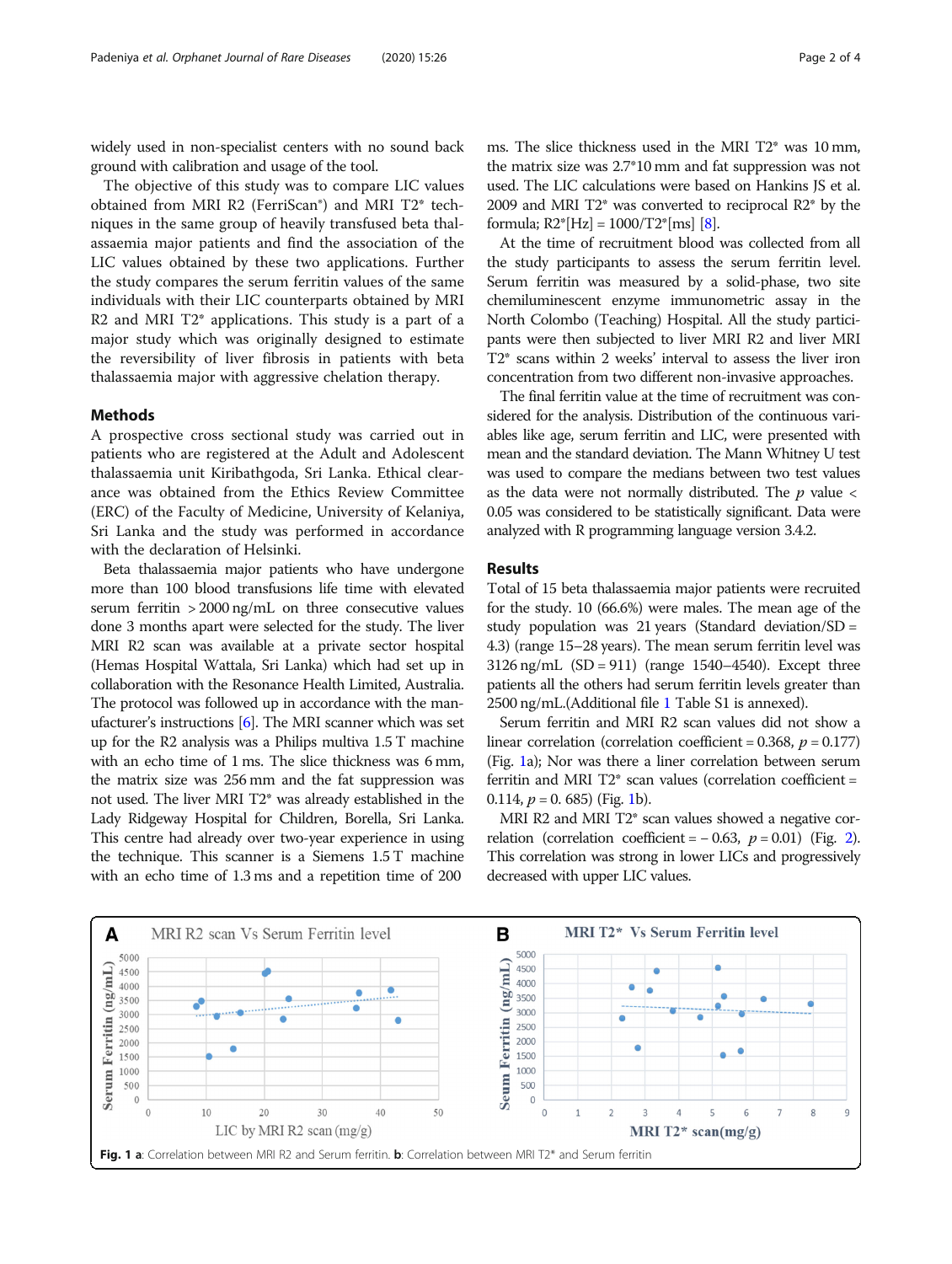<span id="page-2-0"></span>

Median LIC obtained by the MRI R2 and MRI T2\* are 20.10 mg ( $(Q_1 = 11.15; Q_3 = 29.90)$  Fe/g dry tissue and 5.16 mg  $(Q_1 = 3.24; Q_3 = 5.85)$  Fe/g dry tissue respectively. Median value obtained by MRI T2\* scan was significantly lower than the median value achieved by the MRI R2 scan ( $p = 0.0005$ ) (Fig. 3).

# Discussion

Though liver biopsy is the gold standard method of assessing LIC FerriScan® is being used as an alternative for liver biopsy and LIC measurement as it has been proven to be accurate and reproducible in multiple settings. In this comparative study of LIC values using two different MRI protocols of the same set of patients we observed a very wide discrepancy of the values. The R2 scan was able to identify a wide range of LICs (7-43 mg/g) whilst with T2\* the scatter was quite limited (all had  $\langle 8 \text{ mg/g} \rangle$ (Fig. 2). There was an inability of  $T2^*$  to capture alarmingly high iron overloads identified by R2 scan.

The deficiency of T2\* technique may merely suggest the lack of expertise of the center to use the technology rather than an inherent defect of the technology itself as T2\* in specialized centers has shown reliable LIC measurements [[9,](#page-3-0) [10\]](#page-3-0). Our study suggests that in the present setting in Sri Lanka, the cheaper technique available at present to measure body iron namely serum ferritin and MRI T2\* is proving to be unreliable specially in those who are at the biggest danger from iron toxicity; namely the heavily transfused highly iron loaded patients. A study recruiting over a 1000 patients in Vietnam comparing T2\* and R2 has demonstrated similar findings to this study which necessitated for the Thalassaemia International Federation to release a clinical alert [[11\]](#page-3-0).

We reiterate the need for more research for the development of cheaper non -invasive techniques to measure body iron load which could be widely used safely and reliably in patients with thalassaemia. Until such techniques are available the clinicians using the currently available techniques should be aware of the limitations of the current technologies to avoid erroneous judgments.

This study has several limitations. To compare any two techniques, it's imperative that both are compared against the gold standard. In this case this would have entailed doing liver biopsies and measuring LIC. This was a not part of our study design and we had no consent nor the technical expertise for LIC measurement from liver tissue. Another limitation in the study was the two-week time period between MRI R2 scan and the MRI T2\* scan. Simultaneous measurements would have made the comparison ideal. As the machines were located separately under two different administrative institutions the practical issues prevented us from doing this. The small sample size is also acknowledged by us as a limitation.

Despite all the limitations this study highlights the errors in clinical judgement that can befall if a clinician is not aware about the limitations of the technologies that are at his disposal.